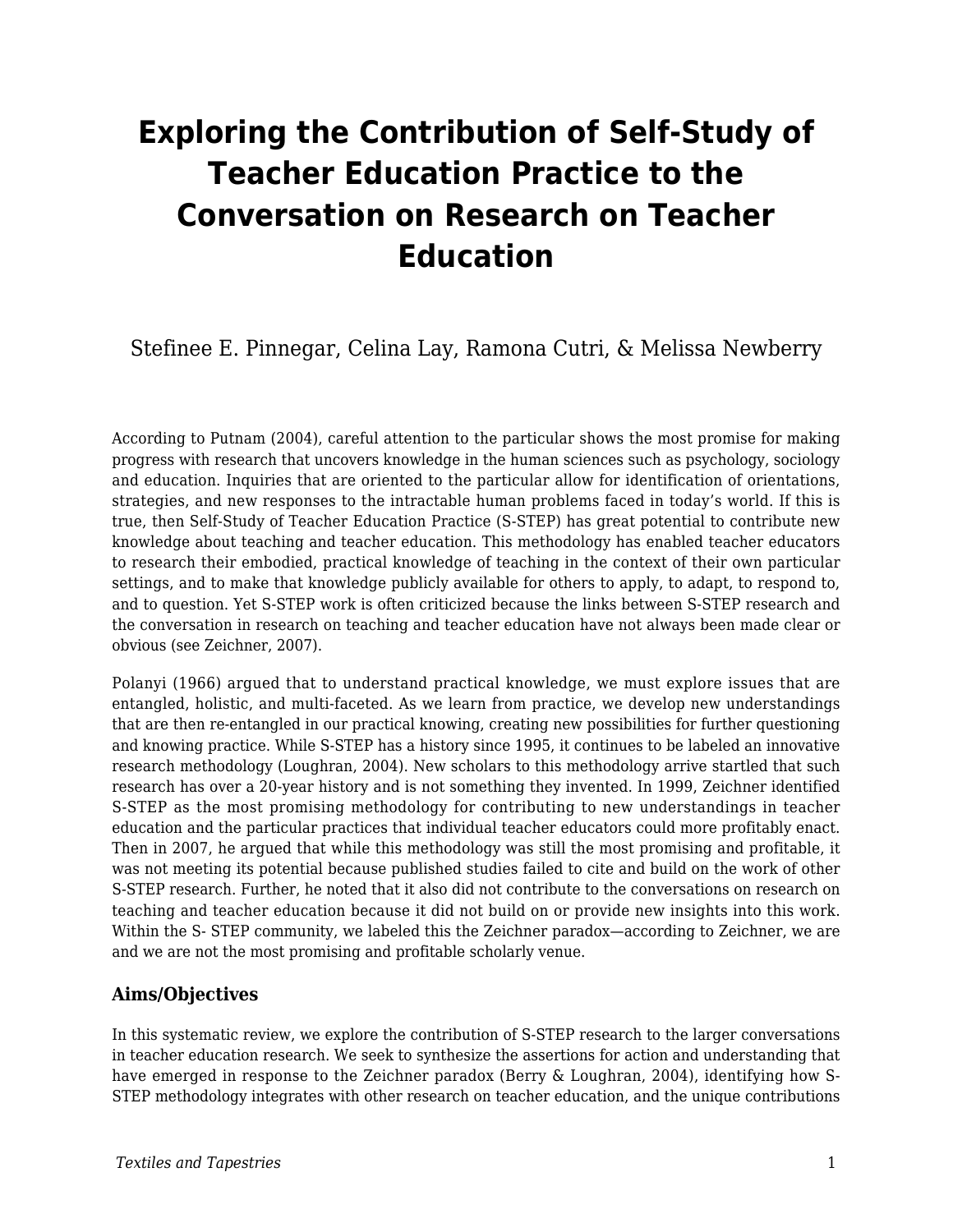it is poised to make. This project reviews and synthesizes evidence that S-STEP research can and does contribute to the empirically-based knowledge of teacher education. In this review of studies reported in *Studying Teacher Education,* we explore the knowledge contributions of S-STEP to the field of teacher education and integrate the results of S-STEP studies with other research on teacher education.

# **Methods**

S-STEP has always been an international community of scholars (Hamilton, 1998). This feature of S-STEP is critical in a globalized society where both underdeveloped and developed countries seek to secure future success for themselves and their citizenry through improving the quality of teaching and learning through teacher education. The search for this review is limited to empirical (data-based research) pieces written in English and published in *Studying Teacher Education*. We set 2005 as the lower boundary as this was the inaugural publishing year of *Studying Teacher Education: A Journal of Self-Study of Teacher Education Practices.* We set our upper boundary as the first issue of 2019 since the other issues were not yet posted. For this study, we reviewed all publications in this journal from 2005 through the first issue of 2019. Of these, we identified those that clearly used S-STEP methodology and specifically focused on studies of teacher educators or teacher education. All authors of this paper reviewed the selected articles to make certain all fit our two criteria: S-STEP methodology and focus on teacher educators or teacher education.

We then came together and examined the studies that we were unsure of, eliminating any that did not meet both criteria. To make the distinction concerning methodology, we relied on LaBoskey's (2004) criteria: research that is self-initiated and focused, improvement aimed, interactive, multiple, primarily qualitative, methods, and exemplar-based validation. To make the distinction concerning the focus, we skimmed the articles and determined that the focus was definitely teacher educators or teacher education. As we reviewed studies to determine whether they met our selection criteria, we also began to identify potential emerging themes. This resulted in the identification of 196 articles. It was at this point that we also decided to include in our analysis, and to potentially use to support our findings on teacher education focused S-STEP research, five literature review articles published in *Studying Teacher Education* during this time period*.* This resulted in the identification of 196 articles and five literature reviews, making a total of 201.

Next, we looked closely at abstracts to decide whether our initial list captured all articles that should be included in the review. At this point, we collapsed themes, added new themes, and made initial definitions. Next, we divided the set of articles into four segments. Working independently, we each carefully reviewed the individual studies in our segment. We focused on the methodology findings, and discussion sections of the studies. In this more careful analysis, we identified two articles conducted by teacher educators on teacher education but they focused exclusively on self-study methodology and not teacher education. We removed these two articles from the review, leaving 194 articles.

As we did this deeper review of the articles, we created charts and study by study, we listed the findings that contributed knowledge on teacher education. As part of this process, we honed our themes by adding details to the definitions and identifying the strongest exemplars within our segment. Once we completed this process, we met and reviewed each study considering how it had been categorized determining whether it fit the theme by which we had categorized it.

In our findings section, we will define each theme and list the relevant contributing findings to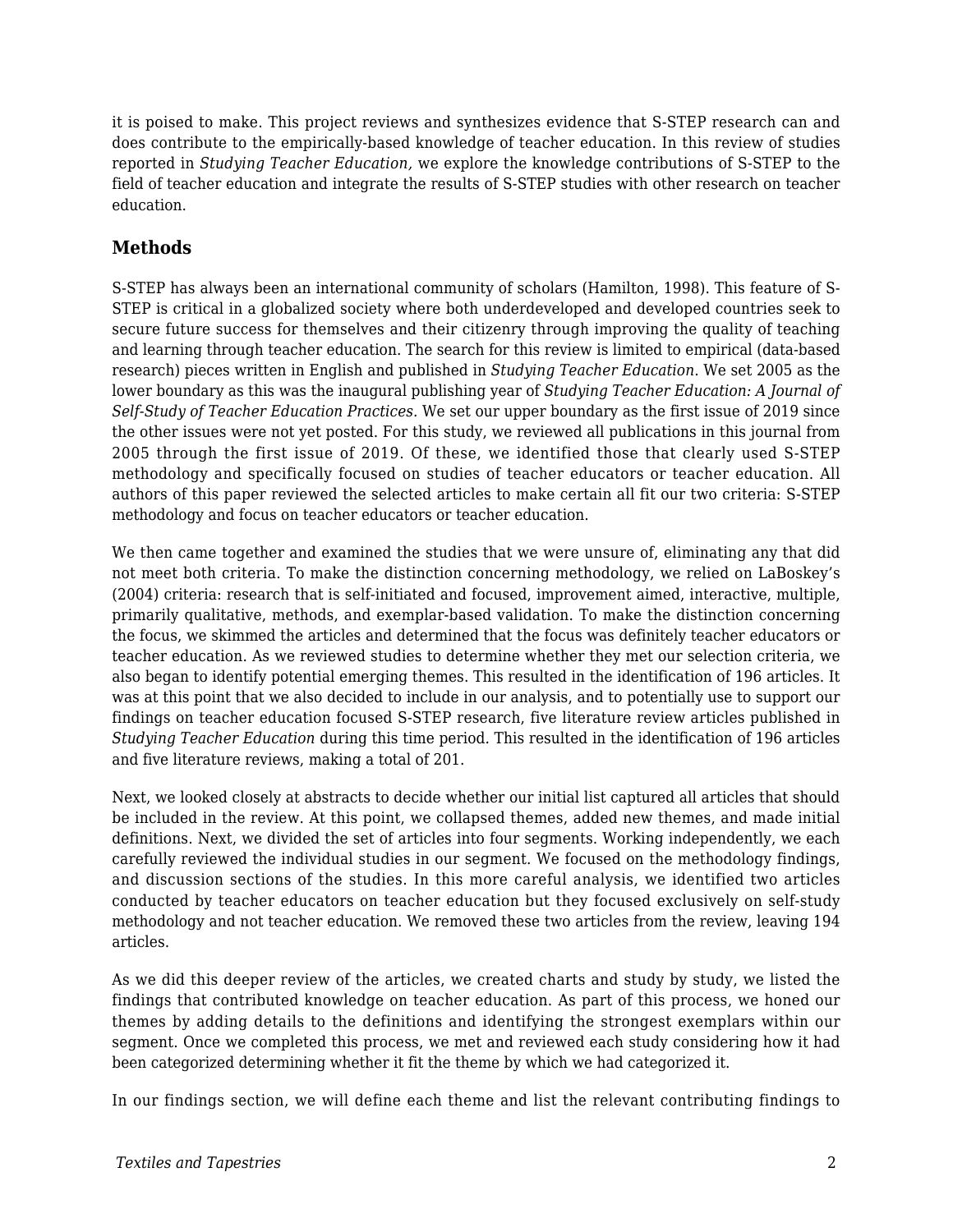research on teaching and teacher education. In reporting this study, we will then provide exemplar articles that represent the categories and potential contributions. The collaborative negotiations of the article selection and the review of our analysis represent our attention to the trustworthiness of this review. In the next section, we will report on the nine themes that emerged.

# **Findings**

Through analyzing the 194 articles in *Studying Teacher Education* that were self-studies of practice published between 2005 through the first issue of 2019, we found that S-STEP research did meet the challenge Zeichner made to the S-STEP community. The articles we reviewed made contributions in nine thematic areas: returning to teaching as a teacher educator, becoming a teacher educator, supervising pre-service teachers, pedagogy and practices in teacher education, issues of social justice, collaborating and collaboratives as teacher educator researchers, relationships in teacher education, programmatic studies of teacher education, and teacher educator knowledge. In reporting this review we present the definitions of each theme, illustrative examples, and key contributions made to the research on teacher educators based in the examples.

# *1. Returning to Teaching as a Teacher Educator*

The concept of returning to teaching, not as an observer or supervisor but as the teacher of record, was a theme that arose in this review. Both in statements of their purpose for the work and in their report of their findings, teacher educators uncovered new insights about what it means to be a teacher educator, what dilemmas their future and current teacher/students faced or would face. This return to the classroom afforded them opportunities to reflect on their own practice as they revisited what it was like to be in the daily practice of teaching in schools (McDonough, 2017; Scherff & Kaplan, 2006; Spiteri, 2010). The tensions that teacher educators experienced produced new understandings concerning the challenges teachers faced. They considered these new insights as they decided how they could apply what they learned and determine ways to better prepare new teachers for the varied roles they will play (McDonough, 2017). They articulated challenges teachers and teacher educators face when they attempt to implement new initiatives (Spiteri, 2010). In addition, the experience of returning to the school often reminded teachers of the knowledge about teaching they held based on their prior experience as a classroom teacher. These memories and experiences positioned them differently in relationship to the teachers they taught. Finally, the insight they gained reinvigorated them for their work as teacher educators (Scherff & Kaplan, 2006).

# *2. Becoming a Teacher Educator*

Just as teacher educators returned to teaching to better understand their practice as a teacher educator, many S-STEP scholars study their transition from teacher to teacher educator. Many teacher educators reflected on the journey from classroom teacher to graduate student to teacher educator in an effort to understand the influences that are affecting their preservice teachers and their shifting identity (see Williams et al., 2012). Issues such as vulnerability (Grierson, 2010), the complexity of the university role (Wood & Borg, 2010), change in practice (East, 2009), background experience and culture (Skerrett, 2008), merging of identities and knowledge for decision-making (Dinkelman et al., 2006ab), and the roots of these identities from early influential experiences (Young & Erickson, 2011). It also included the identity formation of the non-traditional teacher educator (Newberry, 2014; Richards & Ressler, 2017) as they had the additional struggle for acceptance from students and colleagues for not having traditional teaching experience. Each of the accounts of identity deepens our understanding of what it means to be a teacher educator and how our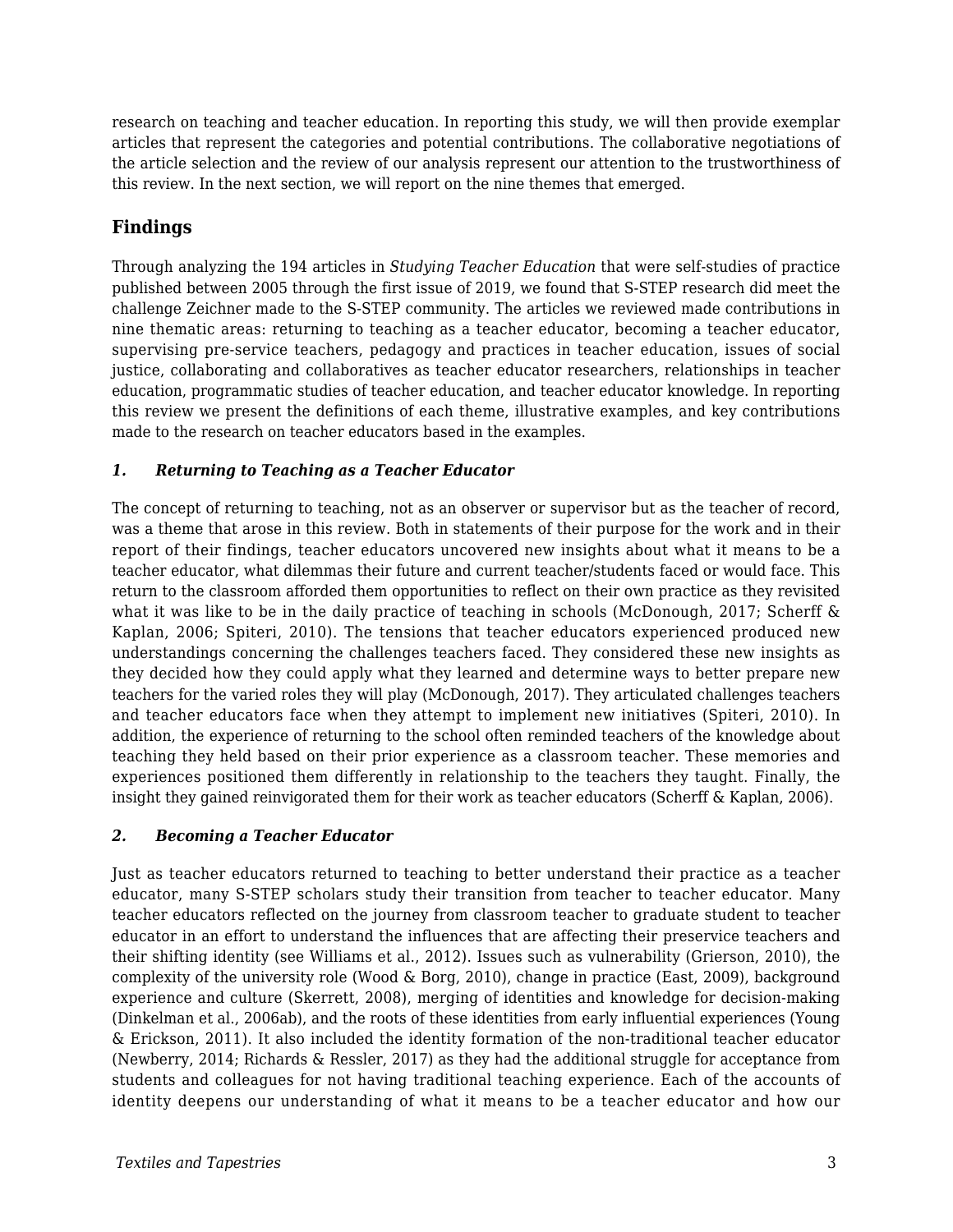understanding and practice shift as we become teacher educators. In these studies, scholars uncover the background influence and prevailing personal experiences that color their understanding of what it means to be a "teacher" for themselves now as teacher educators as well as for their preservice teachers. Support for practices that enable a smoother transition from teacher to teacher educator were also noted (Hamilton, 2018), in particular a teacher portfolio that allows for deep reflection on pedagogy as well as documentation that bridges practice to research and theory.

#### *3. Supervising Preservice Teachers*

Supervision as a theme included studies of how teacher educators designed field-based experiences for preservice teachers. It utilized tools such as memory work and engagement with critical friends. These studies sometimes were somewhat hybrid as teacher educators collected data on student learning and then utilized that data to uncover their knowing and action as supervisors. They also engage in analysis of roles that teacher educators take on particularly as they move back and forth between public schools and the university setting. Researchers have reflected on their teaching of practicum students based on self-assumed reactions to situations (Cuenca, 2010). Teacher educators engaged in this work uncovered and acted upon their knowledge by improving practicum experiences. The authors reported how their study of supervision led directly to improved practicum experiences. This occurred as they not only reflected on the practice of the supervisors (Parker & Volante, 2009; Russell, 2017), but also brought to light clearer understanding of the relationships that preservice teachers form with their mentor teachers and the context of the classroom (Bullock, 2017). Thomas (2017) and Martin (2017) had deep concern about whether or not their practices in supervision supported teacher candidates in bridging the theory practice divide. Thomas (2017) argued that her study led her to a startling finding that her role directing field experience acted not as a bridge but as a hindrance to overcoming the theory practice divide. Much information on how to better support preservice teachers while in the field has been identified by recognizing the socialization process (Thomas, 2017) and helping preservice teachers find balance between theory and practice (Dillon, 2017; Klein & Taylor, 2017). Teacher educators learned that by improving their own listening skills, this led them to improve the experience of the preservice teacher in practicum arrangements (Martin, 2017).

#### *4. Pedagogy and Practices in Teacher Education*

Teacher educators employed self-study as ongoing investigations of teaching and learning both as general pedagogies and in specific practices. Bullock and Sator (2018) used self- study to investigate their teaching and practice within a framework of Maker Pedagogy. Studying their own teaching, Forgasz and McDonough (2017) investigated embodied pedagogies, pushing beyond a cognitive-only focus to learning. Brubaker (2010) studied his own democratic teaching and the particular practice of individualized grading contracts. Kastberg et al. (2019) reported what they learned about practices of questioning in a mathematics context. Hohensee and Lewis (2018) engaged in a two-year self-study on cross-disciplinary peer coaching, effectively examining two areas of importance to teacher educators, citing benefits to both. Additionally, online teacher education is a recurring context. Dunn and Rice (2019) considered issues of providing quality special education teacher education as they develop an online course. Cutri and Whiting's (2018) self-study revealed a clear account of how teacher educators can incorporate technology into a blended learning course as an ongoing process of reconciling deeply held learning theory and content knowledge beliefs.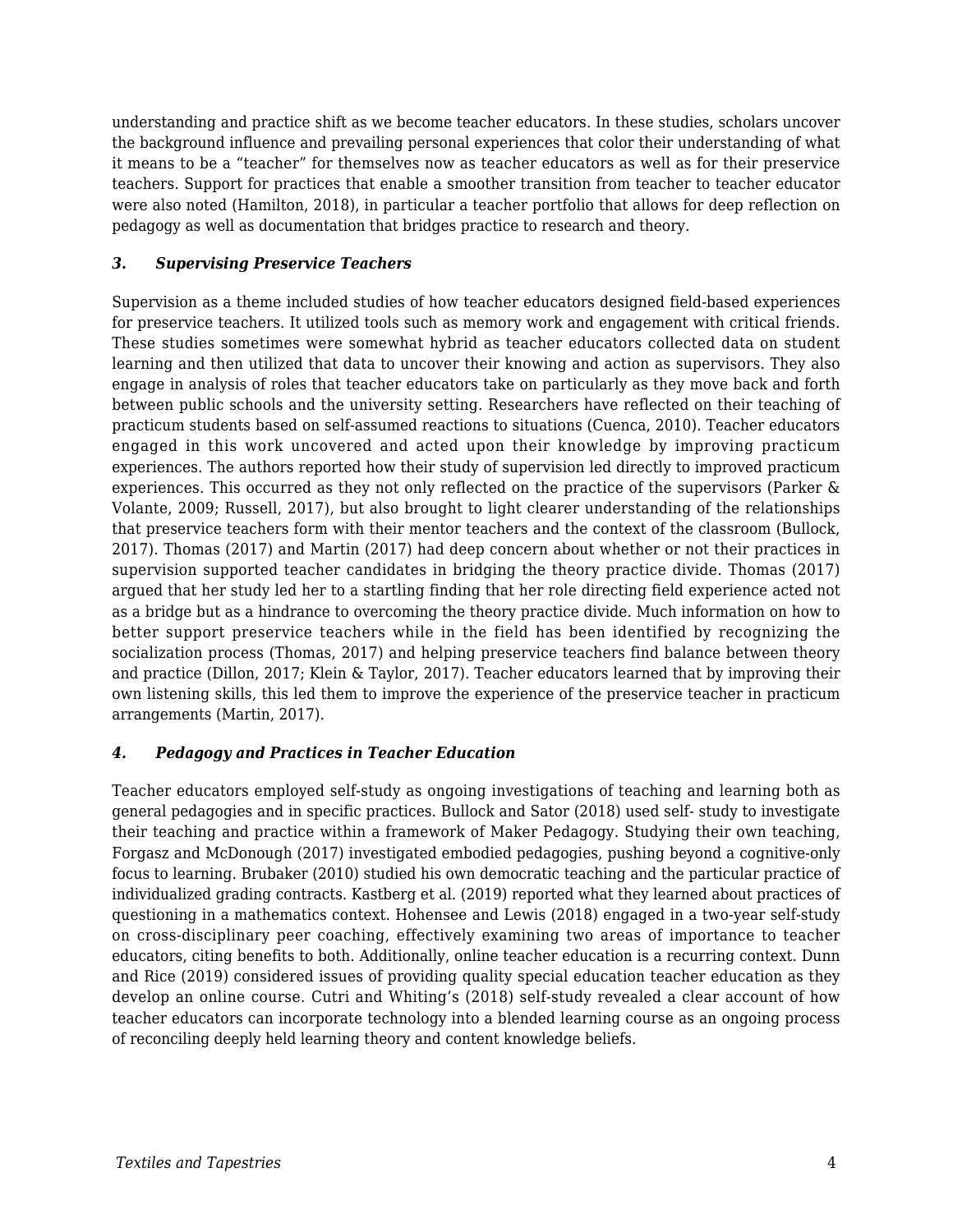#### *5. Social Justice Practices and Concerns within Teacher Education*

The coding theme of social justice issues was applied to articles that employed self-study of teacher education methodology to collect empirical evidence exploring issues such as social perspective taking, challenging socially constructed assumptions about race, culture, poverty, and ethnicity, and striving to change personal practice and interrogate instructional roles and policies in teacher education (Lee, 2011; Cutri et al., 2011). This theme illustrated the benefit of S-STEP methodology's ontological foundation in critically questioning one's own practice in order to improve it (Craig, 2010). Additionally, this theme highlights the benefits of S-STEP methodology's requirement that insights and critiques forged at the individual level must also be turned toward larger public implications.

#### *6. Collaborating and Collaboratives as Teacher Educator Researchers*

The coding theme of collaboration in teacher education was applied to articles that employed collaborative self-study methods within the framework of S-STEP methodology to inquire into persistent problems in teacher education. For example, issues relating to new pedagogical practices; evaluating effectiveness of existing pedagogical practices; grading/assessment issues; student teacher supervision; and program evaluation. This theme illustrates the benefits of S-STEP methodology's epistemological orientation toward meaning making as being fundamentally social and the crucial importance of systematic and rigorous analysis of meaning making (Samaras et al., 2006). Additionally, articles coded with this theme demonstrate the ways in which collaborative self-study methods inform teacher educators' identities and foster productive professional learning communities in concrete ways (Tuval et al., 2011). Specifically, articles documented improved written and oral reflective abilities, the establishment of shared deliberate language, and the creation of patterns of cyclical and rigorous feedback. These findings contributed to the formation of dialogic spaces.

#### *7. Relationships in Teacher Education*

Murphy and Pinnegar (2019) argue that the quality of our teacher education programs and research are dependent on the relationships we develop with others in our practice. S-STEP research reported in *Studying Teacher Education* examines and reports assertions for understanding relationships in our various roles and contexts as teacher educators. Studies take up different aspects of relationships in teacher education including relationships with pre-service and in-service teachers, with public school personnel and faculty across the university, and with each other as teacher educators. Coia and Taylor (2013) uncover their relationships established through a shared methodology. Murphy and Pinnegar (2018) examine the challenge of establishing teacher-student relationships in online courses. In his work, Kitchen (2005b) identified the fundamental necessity for teacher education to be conducted in a space of relationship and develops the concept of relational teacher education. He identifies and defines characteristics that are fundamental to such teacher education. Using a narrative research approach, he articulates experiences that reveal the definitions and processes of engaging in relational teacher education. Studies of relationships using S-STEP methodology and reported in *Studying Teacher Education* demonstrate contributions to our understanding of relationships in teacher education and offer a unique perspective and position from which to examine them.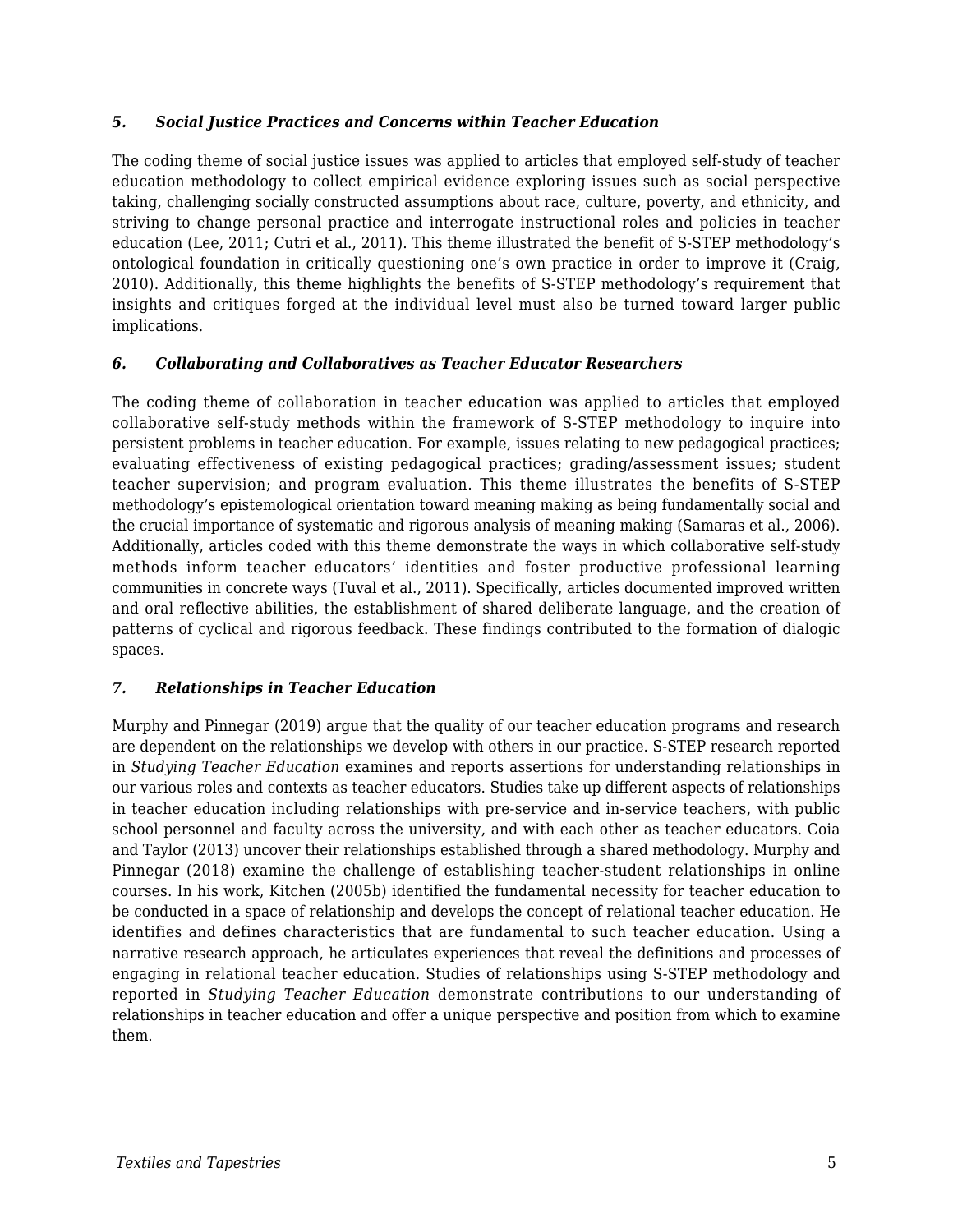#### *8. Programmatic Studies of Teacher Education*

Kitchen's (2005a) study of relational teacher education provides a clear articulation of the process for developing such a program. Kosnik and Beck (2008) examine the principles of literacy practice that undergird their program, the impact on their graduates, and how what they teach shows up in the learning of their now practicing in-service teachers through their perspectives and understanding as teacher educators. Samaras et al. (2006) used self-study to explore their understanding of the dynamics of team teaching across a non-traditional teacher education program. LaBoskey and Richert (2015) explored the influence of their program on the thinking of their students during and beyond their program. Their study used their practice of S- STEP in conjunction with self-study of practice research conducted by their students. These studies contribute to designing programs, exploring the influence of such programs beyond graduation and techniques and practice used across a program. These are important contributions to understanding not a single practice, a single course, but the orchestration, implementation and influence of a program as a whole. Loughran (personal conversation 2010) argues that program self-studies of practice are difficult to conduct because of its highly relational and collaborative nature; however, such self-studies of practice (Tuval et al., 2011) offer opportunities to explore more carefully whether programs honor the promises made in mission statements, how teacher educators work together across theoretical and philosophic differences, and how programs are orchestrated to provide a pedagogy and learning context that promotes the desired learning.

#### *9. Teacher Educator Knowledge*

Studies of teacher educator knowledge include explorations of teacher educator beliefs, personal practical knowledge and pedagogical content knowledge. These studies are often grounded in assertions for understanding rather than assertions for action. The S-STEP characteristic of improvement aimed (LaBoskey, 2004) is based in the idea that by more fully understanding our beliefs or assumptions will lead us to sharpen and improve our work as teacher educators.

Schulte (2005) and McDonough and Brandenberg (2012) explore their teacher educator knowledge by identifying and examining their assumptions. Craig (2010) has produced work that provides the strongest example of studies of the personal practical knowledge of a teacher educator. Work by Cite et al. (2017) examines their pedagogical content knowledge for teaching teachers science content not just science pedagogy. These studies contribute to research on teacher knowledge, pedagogical content knowledge, personal practical knowledge as well as learning to teach.

# **Outcomes**

Our review documents that S-STEP does and can contribute to the conversation of research on teacher education in opposition to Zeichner's claim that S-STEP does not make such a contribution. First, S-STEP work contributes knowledge about returning to teaching as a teacher educator. Second, the work provides the opportunity to investigate the experiences, roles, and identities related to becoming a teacher educator. Third, S-STEP work has contributed knowledge to research on supervising preservice teachers. Fourth, S-STEP research deepens our understandings about the pedagogies and practices of teacher educators. Fifth, it uncovers much about the ways teacher educators interrogate issues of social justice to challenge both their own practice and institutional policies. Sixth, S-STEP work contributes to the understanding of collaboration and collaboratives in teacher education. Seventh, this work is significant because it contributes to our understandings of developing relationships in teacher education. Eighth, S- STEP work provides the opportunity to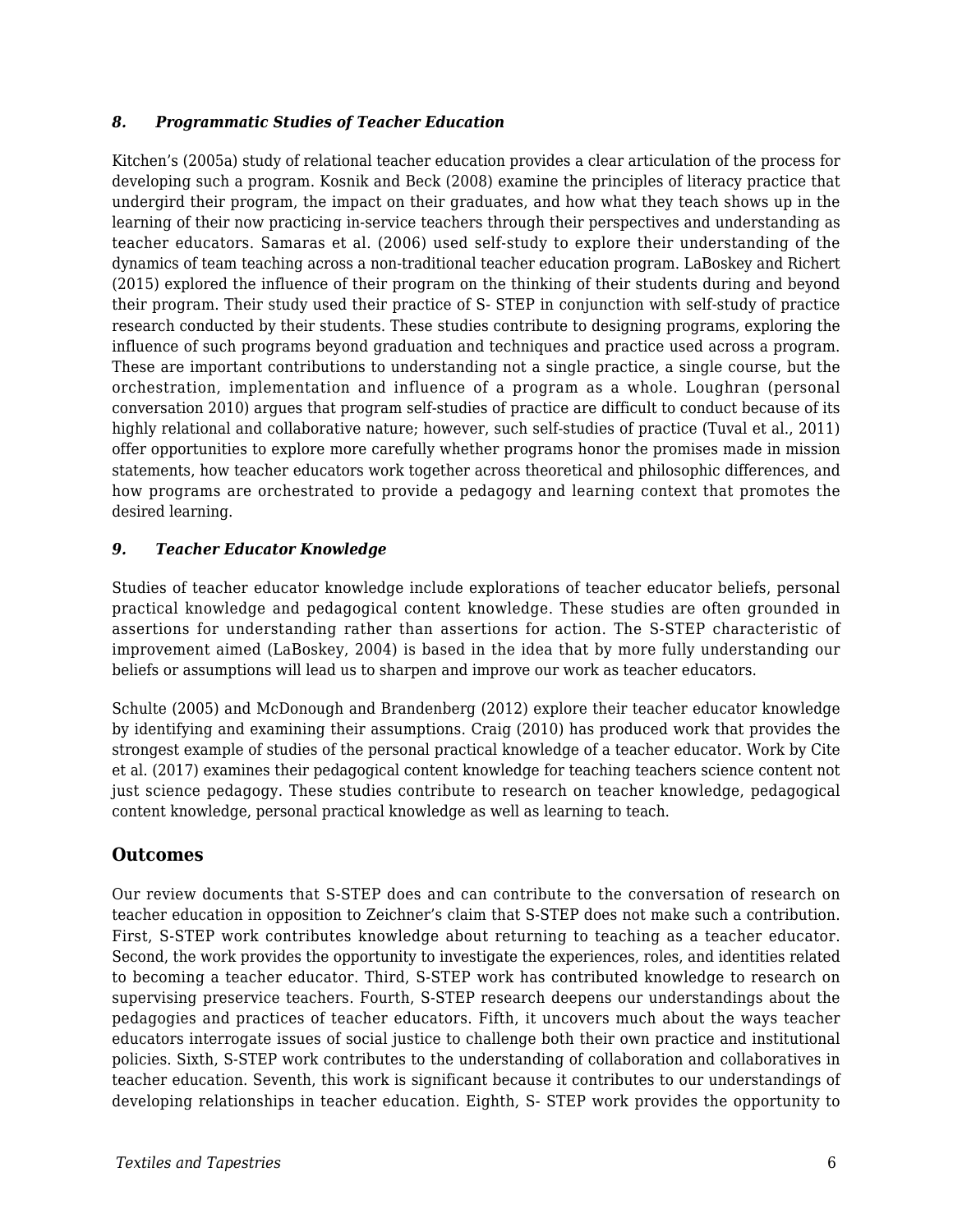better understand programmatic concerns in teacher education. Finally, S-STEP work contributes to teacher educator knowledge, including pedagogical content knowledge, personal practical knowledge as well as learning to teach.

Maxine Greene (1995) argued that quantitative studies enable us to view the horizon of the things we understand about particular concepts in teaching and teacher education. She called this seeing small. Further, she suggested that when we engage in qualitative projects that are oriented to examining and uncovering the particular it allows us to contribute to research through the details of particular cases, setting, ideas. She labeled this seeing large. When these two kinds of research knowledge are coupled, it releases the imagination and allows scholars to consider things in new ways. S-STEP, because of its particular and personal experiential basis, opens the imagination further as we examine how we might take up the things we learn from these studies in our individual practice and context. S-STEP allows teacher educators to see large against the horizon of studies that see small. Across our review, we came to understand that S-STEP researchers need to be more explicit in the details of their findings and more often link what they find to teaching and teacher education research generally and specifically.

# **References**

Berry, A., & Loughran, J. (2004). Developing an understanding of learning to teach in teacher education. In J. Loughran and T. Russell (Eds.), *Improving teacher education practices through selfstudy* (pp. 29-45). Routledge.

Brubaker, N. D. (2010). Negotiating authority by designing individualized grading contracts. *Studying Teacher Education*, *6*(3), 257-267.

Bullock, S. M. (2017). Understanding candidates' learning relationships with their cooperating teachers: A call to reframe my pedagogy. *Studying Teacher Education*, *13*(2), 179-192.

Bullock, S. M., & Sator, A. (2018). Developing a pedagogy of "Making" through collaborative selfstudy. *Studying Teacher Education*, *14*(1), 56-70.

Cite, S., Lee, E., Menon, D., & Hanuscin, D. L. (2017). Learning from rookie mistakes: Critical incidents in developing pedagogical content knowledge for teaching science to teachers. *Studying Teacher Education*, *13*(3), 275-293.

Coia, L., & Taylor, M. (2013). Uncovering our feminist pedagogy: A co/autoethnography. *Studying Teacher Education*, *9*(1), 3-17.

Craig, C. (2010). Change, changing, and being changed: A study of self in the throes of multiple accountability demands. *Studying Teacher Education*, *6*(1), 63-73.

Cutri, R. M., & Whiting, E. F. (2018). Opening spaces for teacher educator knowledge in a faculty development program on blended learning course development. *Studying Teacher Education, 14*(2), 125-140. https://doi.org/10.1080/17425964.2018.1447920

Cutri, R. M., Manning, J. M., & Chun, M. (2011). Poverty PhDs: Funds of knowledge, poverty, and professional identity in academia. *Studying Teacher Education, 7*(3), 299-314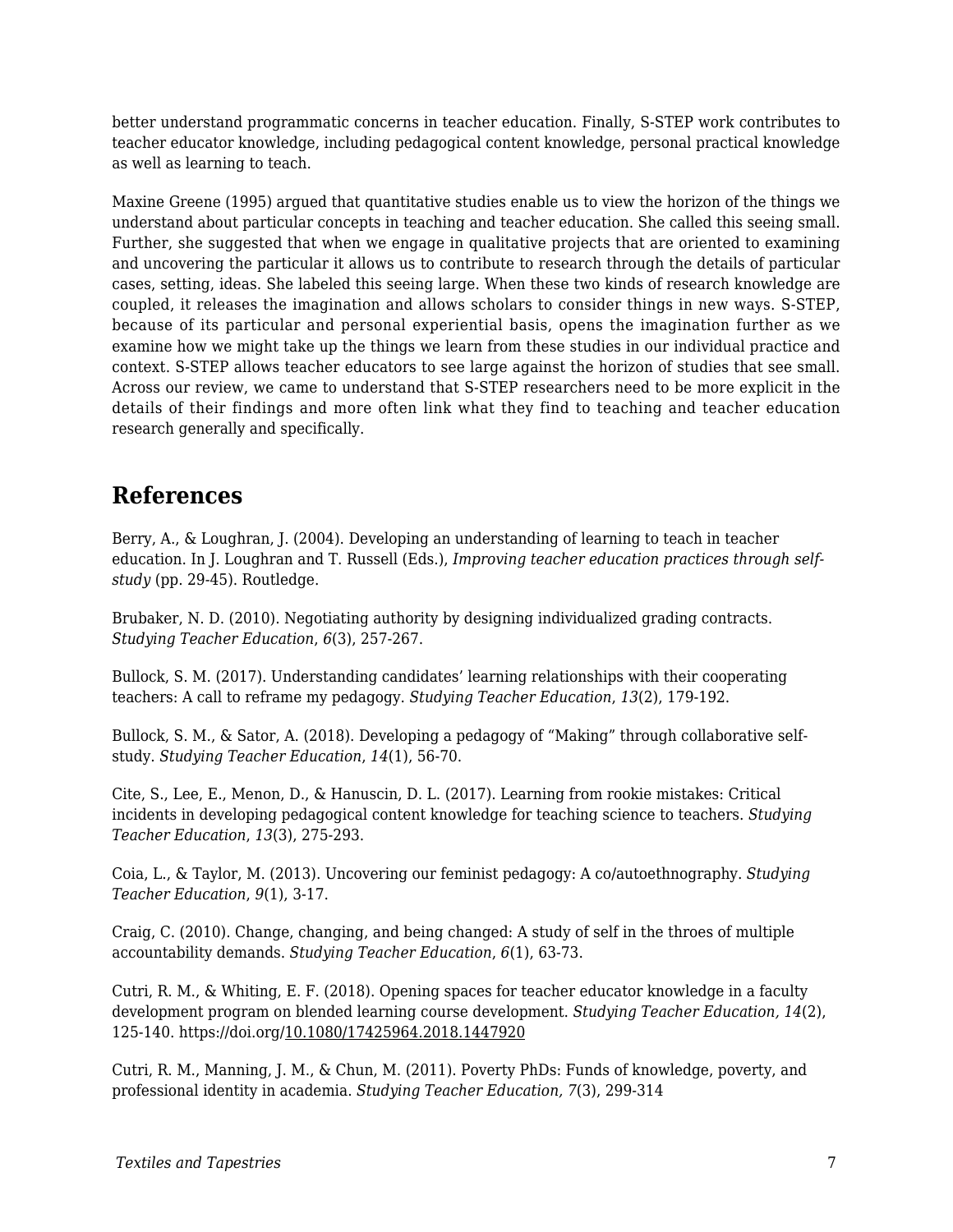#### https://doi.org/10.1080/17425964.2011.617137

Cuenca, A. (2010). In loco paedagogus: The pedagogy of a novice university supervisor. *Studying Teacher Education*, *6*(1), 29-43.

Dillon, D. (2017). Straddling teacher candidates' two worlds to link practice and theory: A self- study of successful and unsuccessful efforts. *Studying Teacher Education*, *13*(2), 145- 164.

Dinkelman, T., Margolis, J., & Sikkenga, K. (2006a). From teacher to teacher educator: Experiences, expectations, and expatriation. *Studying teacher education*, *2*(1), 5-23.

Dinkelman, T., Margolis, J., & Sikkenga, K. (2006b). From teacher to teacher educator: Reframing knowledge in practice. *Studying teacher education*, *2*(2), 119-136.

Dunn, M., & Rice, M. (2019). Community, towards dialogue: A self-study of online teacher preparation for special education. *Studying Teacher Education*, *15*(2), 160-178.

East, K. (2009). Using metaphors to uncover the selves in my practice. *Studying Teacher Education*, *5*(1), 21-31.

Forgasz, R., & McDonough, S. (2017). "Struck by the way our bodies conveyed so much:" A collaborative self-study of our developing understanding of embodied pedagogies. *Studying Teacher Education*, *13*(1), 52-67.

Greene, M. (1995). *Releasing the imagination: Essays on education, the arts, and social change*. Jossey-Bass.

Grierson, A. L. (2010). Changing conceptions of effective teacher education: The journey of a novice teacher educator. *Studying Teacher Education*, *6*(1), 3-15.

Hamilton, M. L. (Ed.) (1998). *Reconceptualizing the education of teachers: Self-study in teacher education.* Falmer.

Hamilton, M. (2018). Bridging the gap from teacher to teacher educator: The role of a teaching portfolio. *Studying Teacher Education*, *14*(1), 88-102.

Hohensee, C., & Lewis, W. E. (2019). Building bridges: A cross-disciplinary peer-coaching self- study. *Studying Teacher Education*, *15*(2), 98-117.

Kastberg, S. E., Lischka, A. E., & Hillman, S. L. (2019). Exploring mathematics teacher educator questioning as a relational practice: Acknowledging imbalances. *Studying Teacher Education*, 15(1), 67-81.

Kitchen, J. (2005a). Looking backward, moving forward: Understanding my narrative as a teacher educator. S*tudying Teacher Education*, 1(1), 17-30. https://doi.org/10.1080/17425960500039835

Kitchen, J. (2005b). Conveying respect and empathy: Becoming a relational teacher educator. *Studying Teacher Education, 1*(2), 195-207.

Klein, E. J., & Taylor, M. (2017). Teacher educators struggling to make complex practice explicit: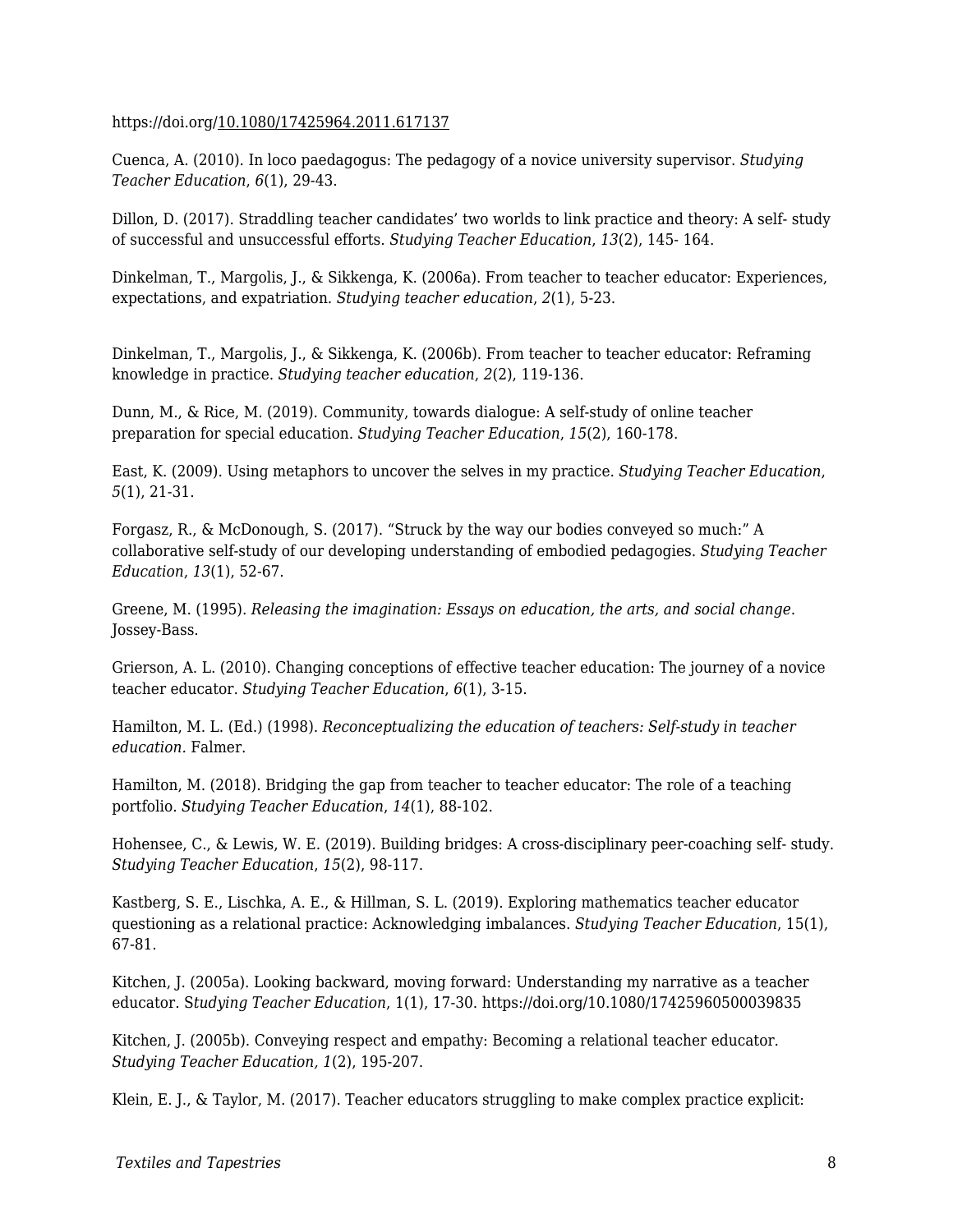Distancing teaching through video. *Studying Teacher Education*, 13(3), 312-330. https://doi.org/10.1080/17425964.2017.1366307

Kosnik, C., & Beck, C. (2008). We taught them about literacy but what did they learn? The impact of a preservice teacher education program on the practices of beginning teachers. *Studying Teacher Education*, *4*(2), 115-128.

LaBoskey, V. K. (2004). The methodology of self-study and its theoretical underpinnings. In J. J. Loughran, M. L. Hamilton, V. K. LaBoskey, & T. L. Russell (Eds). *International handbook of self-study of teaching and teacher education practices* (pp. 817-869). Kluwer Academic Publishers.

LaBoskey, V. K., & Richert, A. E. (2015). Self-study as a means for urban teachers to transform academics. *Studying Teacher Education*, *11*(2), 164-179.

Lee, Y. A. (2011). Self-study of cross-cultural supervision of teacher candidates for social justice. *Studying Teacher Education*. *7*(1), 3-18.

Loughran, J. J. (2004). A history and context of self-study of teaching and teacher education practices. In J. J. Loughran, M. L. Hamilton, V. K. LaBoskey, & T. L. Russell (Eds). *International handbook of self-study of teaching and teacher education practices* (pp. 7- 39). Kluwer Academic Publishers.

Martin, A. K. (2017). In search of ways to improve practicum learning: Self-study of the teacher educator/researcher as responsive listener. *Studying Teacher Education*, *13*(2), 127-144.

McDonough, S., & Brandenburg, S. (2012). Examining assumptions about teacher educator identities by self-study of the role of mentor of pre-service teachers. *Studying Teacher Education*, *8*(2), 169-182. https://doi.org/10.1080/17425964.2012.692990

McDonough. S. (2017). Taking a return to school: Using self-study to learn about teacher educator practice. *Studying Teacher Education, 13*(3), 241-

256. https://doi.org/10.1080/17425964.2017.1365700

Murphy, M. S., & Pinnegar, S. (2019). Ethical dilemmas of a self-study researcher: A narrative analysis of ethics in the process of S-STEP research. In R. Brandenburg & S. McDonough (Eds.). *Ethics, self-study research, methodology and teacher education*. Springer.

Murphy, M. S., & Pinnegar, S. (2018). Shaping community in online courses: A self-study of practice in course design to support the relational. *Studying Teacher Education*, *14*(3), 272-283.

Newberry, M. (2014). Teacher educator identity development of the nontraditional teacher educator. *Studying Teacher Education*, *10*(2), 163-178.

Parker, D. C., & Volante, L. (2009). Responding to the challenges posed by summative teacher candidate evaluation: A collaborative self-study of practicum supervision by faculty. *Studying Teacher Education*, *5*(1), 33-44.

Polanyi, M. (1966). *The tacit dimension*. University of Chicago Press.

Putnam, H. (2004). *Ethics without ontology*. Harvard University Press.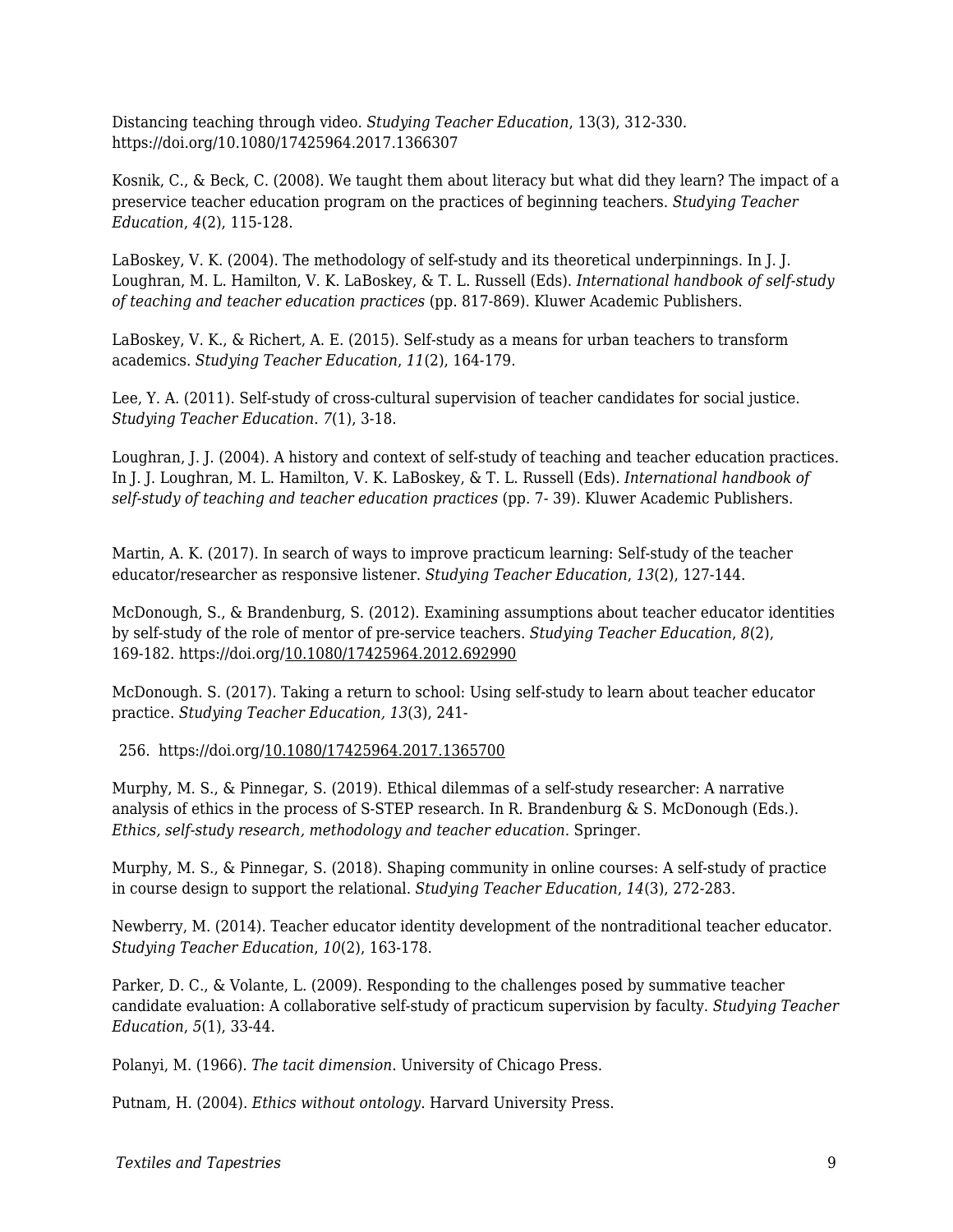Richards, K. A. R., & Ressler, J. D. (2017). "Still finding the ground:" A self-study of a first- year physical education teacher educator. *Studying Teacher Education*, *13*(1), 3-19.

Russell, T. (2017). Improving the quality of practicum learning: Self-study of a faculty member's role in practicum supervision. *Studying Teacher Education*, *13*(2), 193-209.

Samaras, A. P., Kayler, M., Rigsby, L. C., Weller, K. L., & Wilcox, D. R. (2006). Self-study of the craft of faculty team teaching in a non-traditional teacher education program. *Studying Teacher Education, 2*(1), 43- 57. https://doi.org/10.1080/17425960600557462

Scherff, L., & Kaplan, J. (2006). Reality check: A teacher educator returns home. *Studying Teacher Education, 2*(2), 155-167. https://doi.org/10.1080/17425960600983189

Schulte, A. (2005). Assuming my transformation: Transforming my assumptions. *Studying Teacher Education*, *1*(1), 31-42.

Skerrett, A. (2008). Biography, identity, and inquiry: The making of teacher, teacher educator, and researcher. *Studying Teacher Education*, *4*(2), 143-156.

Spiteri, D. (2010). Back to the classroom: Lessons learnt by a teacher educator. *Studying Teacher Education, 6*(2), 131-141. https://doi.org/10.1080/17425964.2010.495890

Thomas, L. (2017). Learning to learn about the practicum: A self-study of learning to support student learning in the field. *Studying Teacher Education*, *13*(2), 165-178.

Tuval, S., Barak, J., & Gidron, A. (2011). Negotiating a team identity through collaborative self- study. *Studying Teacher Education*, *7*(2), 201-210.

Williams, J., Ritter, W., & Bullock. S. M. (2012). Understanding the complexity of becoming a teacher educator: Experience, belonging, and practice within a professional learning community. *Studying Teacher Education*, 8(3), 245-260. https://doi.org/10.1080/17425964.2012.719130

Wood, D., & Borg, T. (2010). The rocky road: The journey from classroom teacher to teacher educator. *Studying Teacher Education*, *6*(1), 17-28.

Young, J. R., & Erickson, L. B. (2011). Imagining, becoming, and being a teacher: How professional history mediates teacher educator identity. *Studying Teacher Education*, *7*(2), 121-129.

Zeichner, K. (1999). The new scholarship in teacher education*. Educational Researcher, 28*(9), 4–15.

Zeichner, K. (2007). Accumulating knowledge across self-studies in teacher education. *Journal of Teacher Education, 58*(1), 36-46.